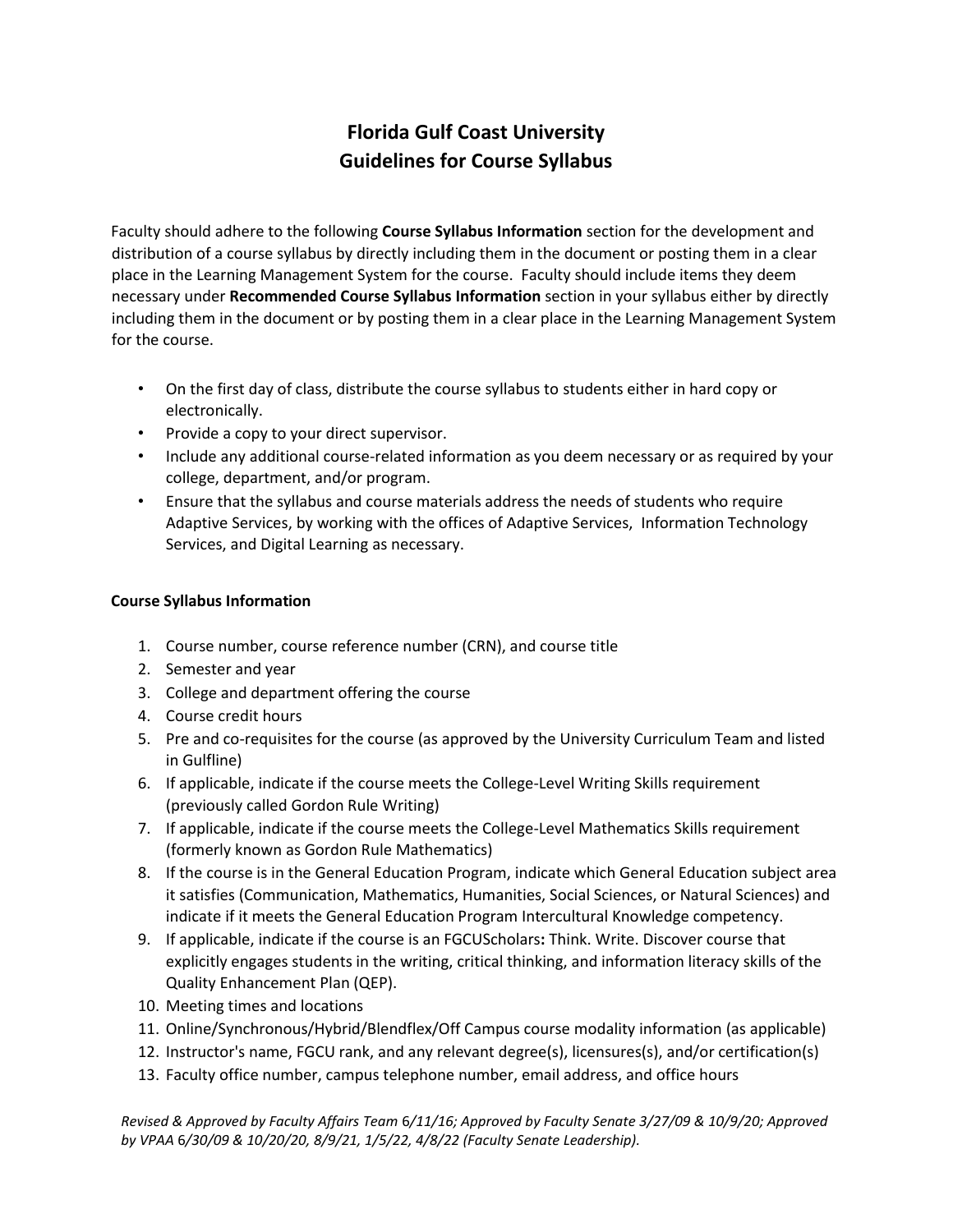- 14. Course description (as listed in Gulfline)
- 15. Student learning outcomes for the course
- 16. Required, recommended, and optional textbook(s) and other course materials
- 17. List of relevant course topics
- 18. Schedule of course activities and assignments, including due dates for papers, projects, and exams, with note that schedule is subject to change with notice. Also include evaluation methods, assessment, and grading policy, and relevant due dates.
- 19. Attendance policy
- 20. Policy regarding assignment completion deadlines
- 21. Special department or college policies (as applicable)
- 22. Required University statement regarding academic behavior standards and academic dishonesty (below)
- 23. Required University Nondiscrimination Statement (below)
- 24. Required University statement regarding disability accommodations (below)
- 25. Required University policy (Policy 4.005) regarding religious holiday accommodations (below)
- 26. If Web-Enable Proctoring technology is adopted, include the corresponding statement (below).
- 27. If class recording technology is adopted, include the corresponding Instructor Recordings of Courses statement (below).
- 28. Minimum Technology Requirements for Students: https://www.fgcu.edu/online/studentresources/technolgyrequirements

## **Recommended Course Syllabus Information**

- 1. Statement regarding the level of technology usage and any policies regarding use of smart phones, laptops, and other personal electronic devices
- 2. Statement on e-mail usage in Eagle mail and/or CANVAS conversations
- 3. Statement on the last day to drop/withdraw without academic penalty

# The following statements are up-to-date; if you choose to use them on your syllabus please ensure that you have the most current wording.

## **COVID-19 Information**

Campus leaders continue to monitor the COVID-19 pandemic and are prepared to step up mitigation efforts as needed. Our best line of defense is you. For the latest information regarding COVID-19 health and safety measures at FGCU, and related community resources, visit the Protect The Nest Page at https://www.fgcu.edu/coronaupdate/. It is strongly recommended that you follow these steps to decrease your chances of missing class, work, research, athletic events, and other on-campus activities:

- Become fully vaccinated against COVID-19 and get a booster, if able
- Make healthy choices regarding activities you participate in
- Stay home if you are sick, for any reason, and seek testing and medical advice before reengaging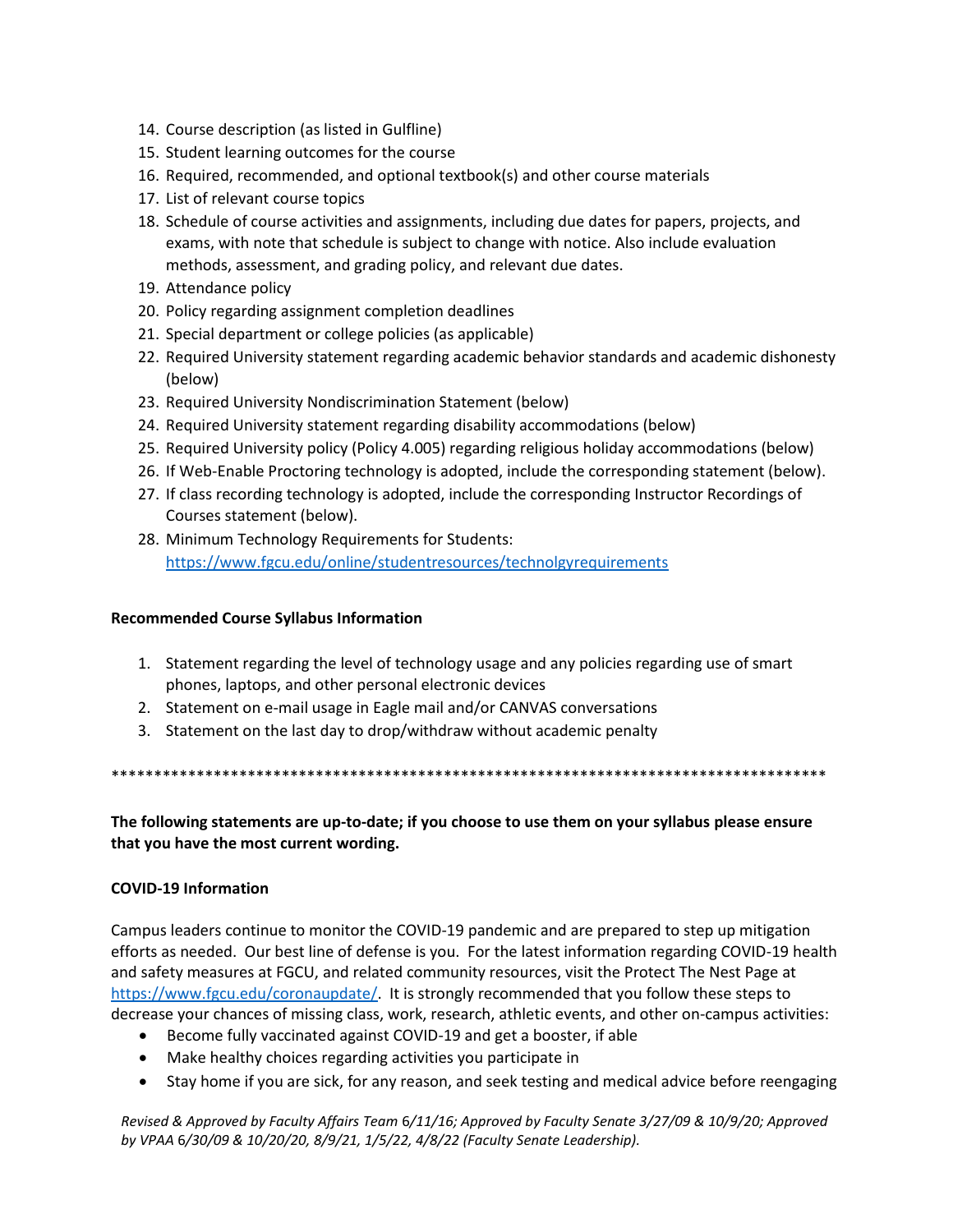in campus activities, including classes.

It is the student's responsibility to share medical notes with instructors. Faculty are encouraged to accommodate students as best they can and handle absences due to COVID-19 just like they would for any contagious illness, such as the common cold, flu or strep.

## **Academic Behavior Standards and Academic Dishonesty**

All students are expected to demonstrate honesty in their academic pursuits. The university policies regarding issues of honesty can be found in the FGCU Student Guidebook under **the Student Code of Conduct and Policies and Procedures** sections. All students are expected to study this document which outlines their responsibilities and consequences for violations of the policy. The FGCU Student Guidebook is available online at [https://www.fgcu.edu/studentlife/studentconduct/.](https://www.fgcu.edu/studentlife/studentconduct/)

## **University Nondiscrimination Statement**

Florida Gulf Coast University is committed to ensuring equity and fairness for all University employees, students, visitors, vendors, contractors and other third parties. As such, the University prohibits discrimination on the bases of race, color, national origin, ethnicity, religion, age, disability, sex (including sexual harassment/assault), gender identity/expression, marital status, sexual orientation, veteran status or genetic predisposition with regard to admissions, employment, programs or other activities operated by the University. This prohibition extends to enforcement of **Title IX** of the Education Amendments of 1972. Questions or complaints should be directed to the Office of Institutional Equity and Compliance (OIEC). The OIEC's phone number is (239)745-4366; the OIEC email address is [OIEC@fgcu.edu.](mailto:OIEC@fgcu.edu)

# **Disability Accommodations Services**

Florida Gulf Coast University, in accordance with the Americans with Disabilities Act and the university's guiding principles, will provide classroom and academic accommodations to students with documented disabilities. If you need to request an accommodation in this class due to a disability, or you suspect that your academic performance is affected by a disability, please see me or contact the Office of Adaptive Services. The Office of Adaptive Services is located in the Student and Community Counseling Center building. The phone number is 239-590-7956 and the email is adaptive@fgcu.edu. In addition to classroom and campus accommodations, individuals with disabilities are encouraged to create their personal emergency evacuation plan and FGCU is committed to providing information on emergency notification procedures. You can find information on the emergency exits and Areas of Rescue Assistance for each building, as well as other emergency preparedness materials on the Environmental Health and Safety and University Police Department websites. If you will need assistance in the event of an emergency due to a disability, please contact Adaptive Services for available services and information.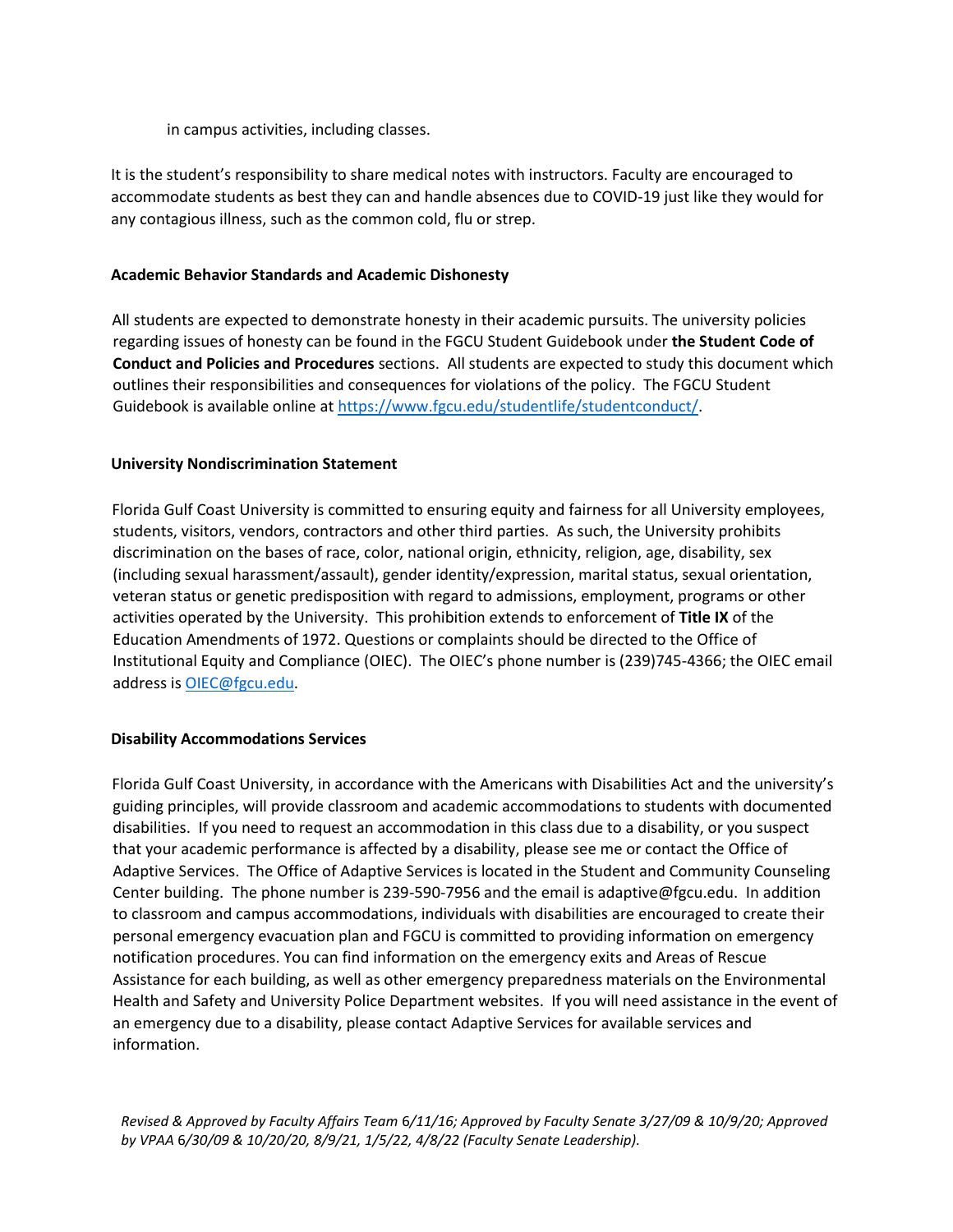#### **Student Observance of Religious Holidays**

All students at Florida Gulf Coast University have a right to expect that the University will reasonably accommodate their religious observances, practices, and beliefs. Students, upon prior notification to their instructors, shall be excused from class or other scheduled academic activity to observe a religious holy day of their faith. Students shall be permitted a reasonable amount of time to make up the material or activities covered in their absence. Students shall not be penalized due to absence from class or other scheduled academic activity because of religious observances. Where practicable, major examinations, major assignments, and University ceremonies will not be scheduled on a major religious holy day. A student who is to be excused from class for a religious observance is not required to provide a second party certification of the reason for the absence.

## **Counseling and Psychological Services (CAPS)**

Counseling and Psychological Services (CAPS) provides free counseling and therapy services (including psychiatry) to all FGCU students. Please call CAPS at (239) 590-7950, Monday through Friday between 8:30 a.m. and 5:00 p.m. to schedule an initial contact appointment. Visit the CAPS website at <https://www.fgcu.edu/studentlife/healthandsafety/caps/> for more information. CAPS offers a 24/7 Helpline at (239) 745-3277 (EARS).

## **Resources for Faculty General Education**

Information on General Education program requirements is available online at [https://www.fgcu.edu/academics/undergraduatestudies/generaleducation/.](https://www.fgcu.edu/academics/undergraduatestudies/generaleducation/)

## **Service-Learning**

Information on integrating service-learning into the course and course syllabus is available online at [https://www.fgcu.edu/studentlife/servicelearning/.](https://www.fgcu.edu/studentlife/servicelearning/)

## **Distance-Learning**

Information on distance learning courses is available online at [https://www.fgcu.edu/online/.](https://www.fgcu.edu/online/) 

## **Technology Support**

Information to assist students is available online at [https://www.fgcu.edu/its/students/.](https://www.fgcu.edu/its/students/)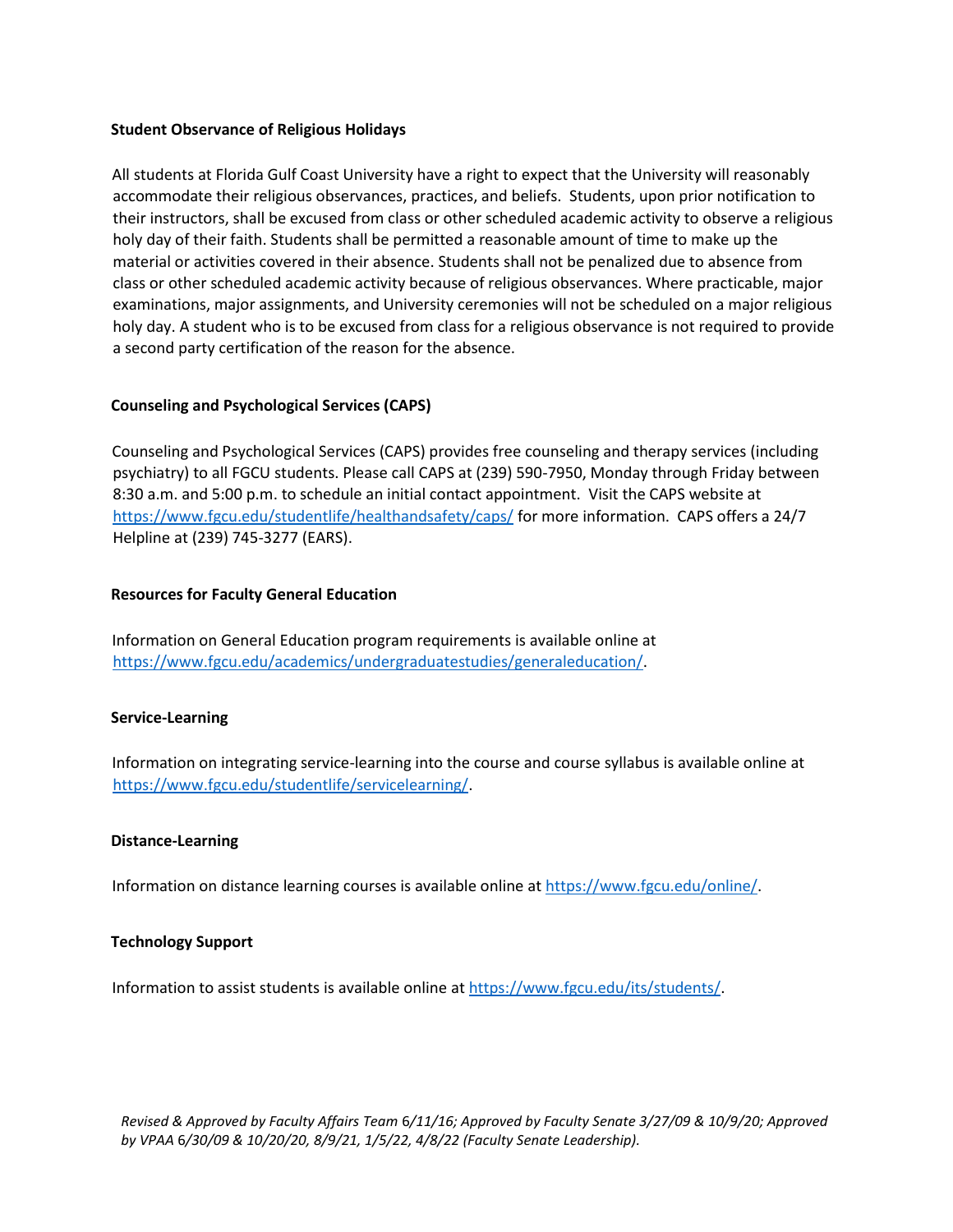## **Canvas Learning Management System and Demonstration Site**

Information on Canvas is available online at <https://www.fgcu.edu/canvas/> and [https://fgcu.edu.instructure.com/courses/7692.](https://fgcu.edu.instructure.com/courses/7692)

#### **Library Resources**

| Main page:              | https://library.fgcu.edu/               |
|-------------------------|-----------------------------------------|
| Tutorials:              | https://library.fgcu.edu/tutorials/     |
| <b>Research Guides:</b> | https://library.fgcu.edu/guides         |
| <b>Faculty Support:</b> | https://library.fgcu.edu/facultysupport |
| Contact Us:             | https://library.fgcu.edu/askus          |

#### **Web-Enabled Proctoring**

In order to protect the integrity of online assessments, this course may employ web-enabled proctoring technology that will allow for the web-enabled monitoring of exams and quizzes and/or temporary restriction to a designated online testing website, disabling the ability to print, copy, access other applications or move to any other URL for the duration of the assessment. Students must own a computer device and an associated webcam that meet the minimum requirements of the University's standard remote monitoring system.

Additional information:

- *Respondus Monitor* overview*[:](http://respondus.com/products/monitor/)* <https://web.respondus.com/he/monitor/>
- *Respondus LockDown Browser* overview*[:](http://respondus.com/products/lockdown-browser/)* <https://web.respondus.com/he/lockdownbrowser/>

## **Instructor Recordings of Courses**

This course may employ technology that will allow for audio and/or video recording of live class sessions. Class recordings may be made in a physical classroom using webcams or classroom cameras and microphones, as well as in online classes delivered via Canvas BigBlueButton, MS Teams, or Zoom. This recording technology should be utilized for the sole purpose of enhancing student learning. It may provide for supplemental student instruction via secure links to recorded session(s,) the live stream of courses, presentations of off-site guest speakers and/or the delivery of course instruction utilizing "flipped classroom" methodologies. Student questions and/or comments may be included as a part of any session being recorded.

## **Plagiarism Detection Services**

Students agree that by taking this course all required papers may be subject to submission for textual similarity review to Turnitin.com or other plagiarism detection services (directly or via a learning